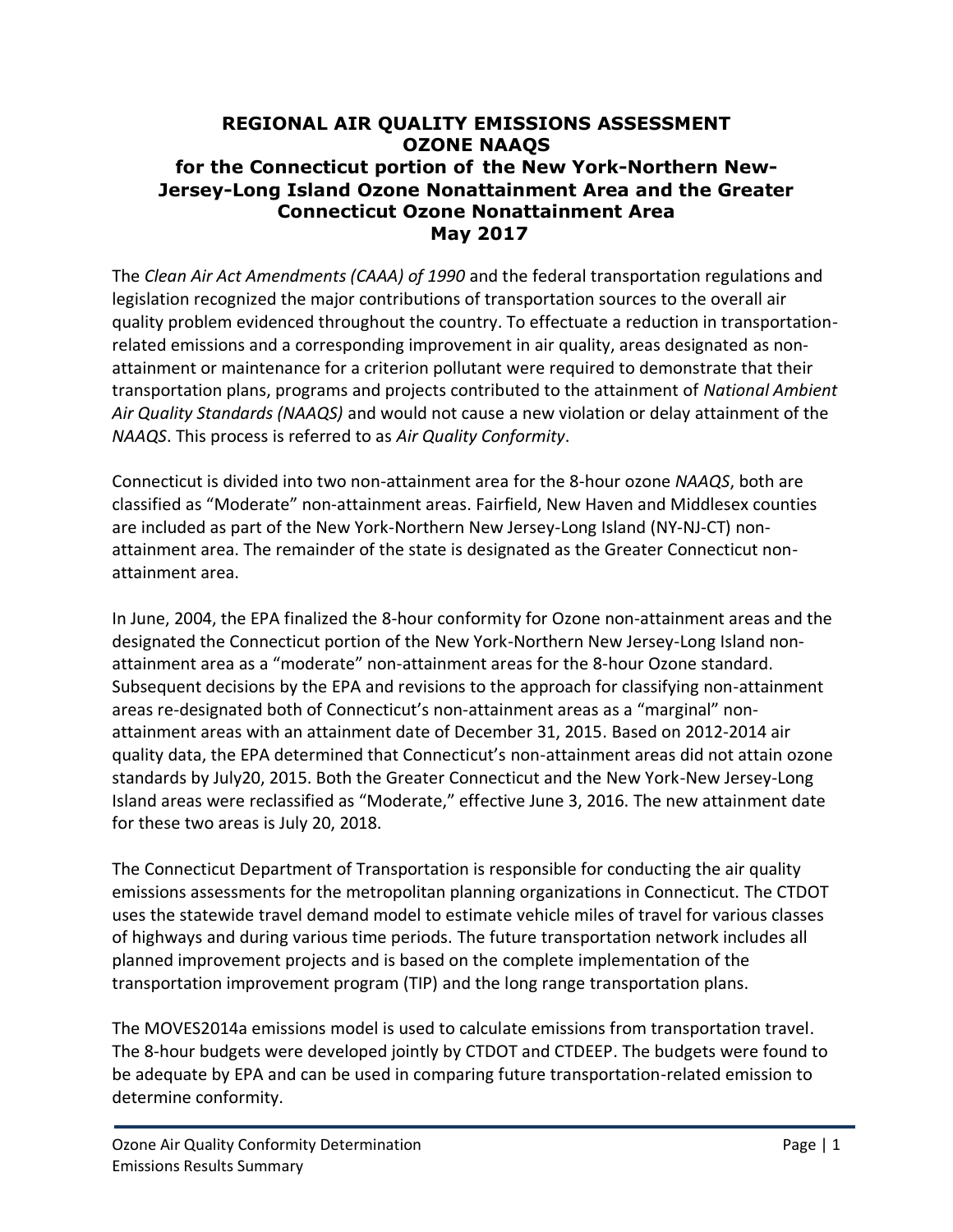The conformity test requires the emissions from the future transportation system to be less than the EPA-approved budgets for all analysis years. The emissions analyses were conducted for the following years:

- 2018 New attainment year and near term analysis year
- 2025 Interim modeling year
- 2035 Interim modeling year
- 2040 Long range transportation plan horizon year

The results of the quantitative emissions analysis conducted by CTDOT are shown in the following tables and the analysis year trends are depicted in the charts following the tables.

## CENTRAL NAUGATUCK VALLEY PLANNING REGION 2015-2040 LONG RANGE TRANSPORTATION PLAN REGION EMISSIONS ANALYSIS RESULTS

#### 8-Hour Ozone NAAQS

Connecticut portion of the New York-Northern New Jersey-Long Island, NY-NJ-CT Ozone Nonattainment Area

|                          |               | <b>VOC Emission Analysis</b> |                   | <b>NO<sub>x</sub> Emission Analysis</b> |                   |                   |
|--------------------------|---------------|------------------------------|-------------------|-----------------------------------------|-------------------|-------------------|
| <b>Analysis</b><br>Year  | <b>Action</b> | <b>SIP Budget</b>            | <b>Difference</b> | <b>Action</b>                           | <b>SIP Budget</b> | <b>Difference</b> |
| 2018<br><b>Emissions</b> | 16.56         | 27.40                        | $-10.84$          | 22.39                                   | 54.60             | $-32.21$          |
| 2025<br><b>Emissions</b> | 12.33         | 27.40                        | $-15.07$          | 13.26                                   | 54.60             | $-41.34$          |
| 2035<br><b>Emissions</b> | 7.26          | 27.40                        | $-20.14$          | 7.86                                    | 54.60             | $-46.74$          |
| 2040<br><b>Emissions</b> | 6.68          | 27.40                        | $-20.72$          | 7.35                                    | 54.60             | $-47.25$          |

1. A small reduction in VMT and emissions in the Greater Connecticut area will occur from the ECO program in the Connecticut portion of the NY-NJ-LI area due to travel between the areas.

2. VOC & NOx emissions are in tons per summer day and are calculated using Connecticut's vehicle mix.

3. HMPS 14 Functional Class system used.

4. National Low Emission Vehicle (NLEV) program included in 2008 and future years.

5. Eight Hour Ozone emission budgets effective June 27, 2008.

6. Series 31C with 20 iterations equilibrium assignment.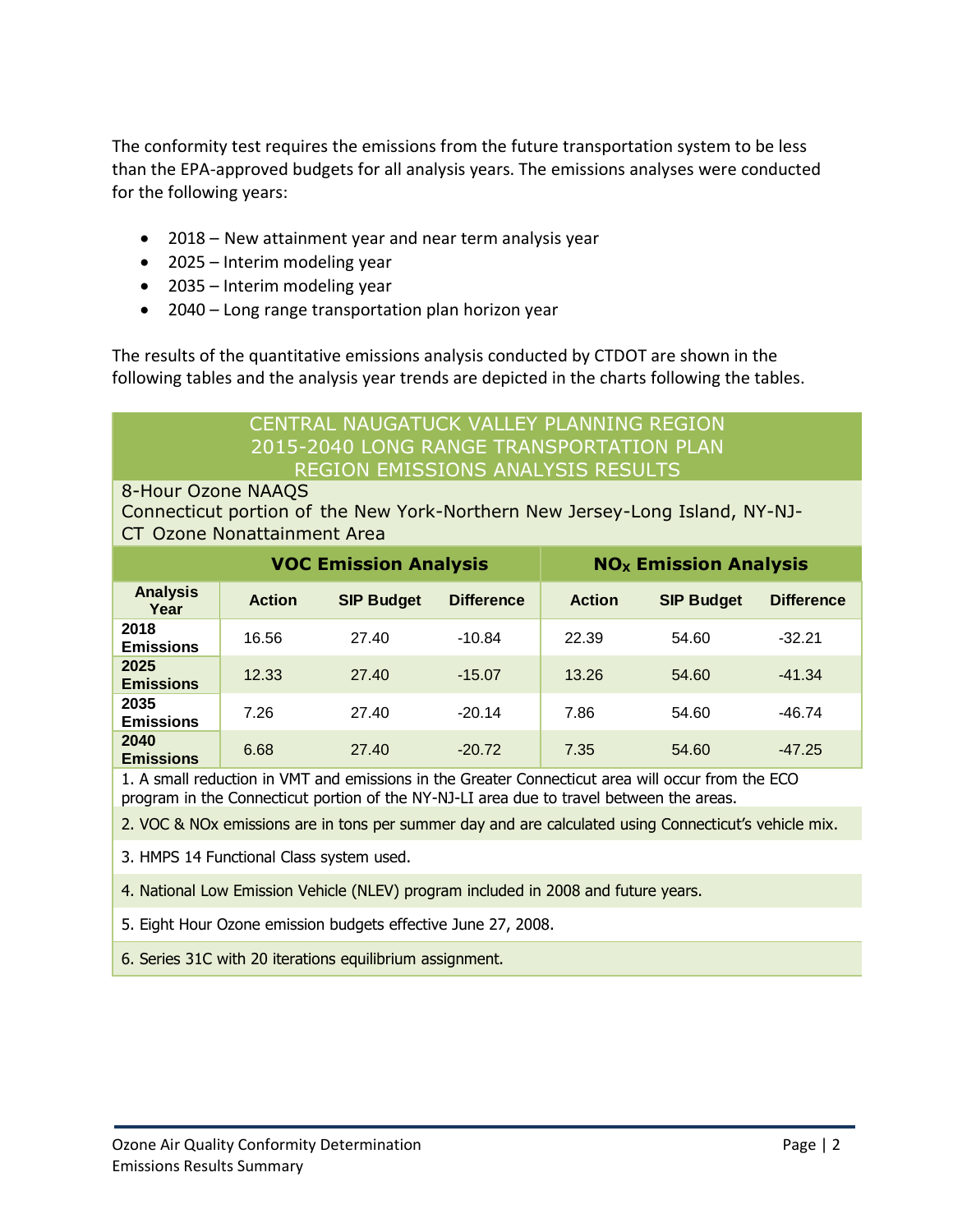

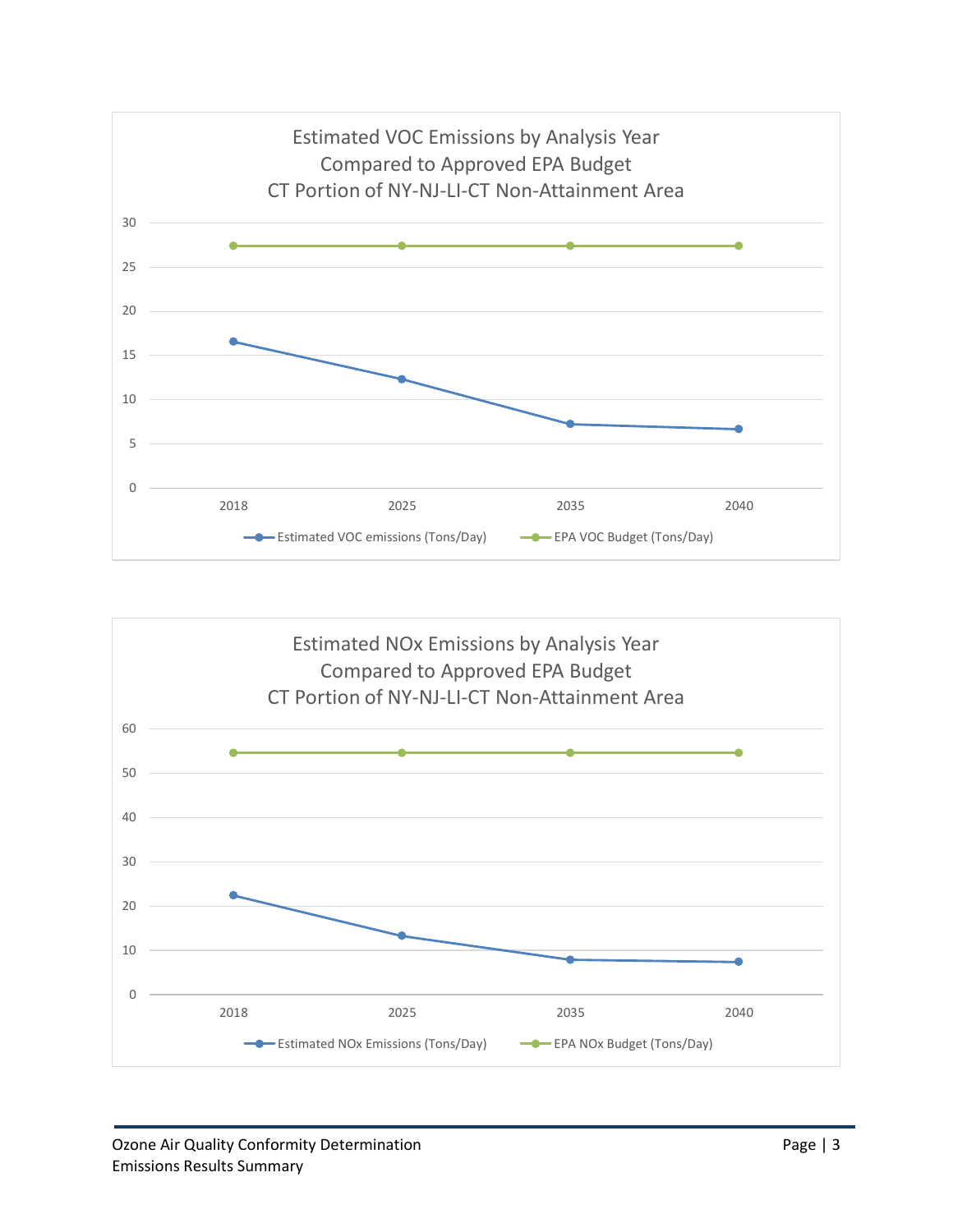# CENTRAL NAUGATUCK VALLEY PLANNING REGION 2015-2040 LONG RANGE TRANSPORTATION PLAN REGION EMISSIONS ANALYSIS RESULTS

### 8-Hour Ozone NAAQS

### Greater Connecticut Non-Attainment Area

|                          | <b>VOC Emission Analysis</b> |                   |                   | <b>NO<sub>x</sub> Emission Analysis</b> |                   |                   |
|--------------------------|------------------------------|-------------------|-------------------|-----------------------------------------|-------------------|-------------------|
| <b>Analysis</b><br>Year  | <b>Action</b>                | <b>SIP Budget</b> | <b>Difference</b> | <b>Action</b>                           | <b>SIP Budget</b> | <b>Difference</b> |
| 2018<br><b>Emissions</b> | 15.07                        | 26.30             | $-11.23$          | 19.74                                   | 49.20             | -29.46            |
| 2025<br><b>Emissions</b> | 11.38                        | 26.30             | $-14.92$          | 11.86                                   | 49.20             | $-37.34$          |
| 2035<br><b>Emissions</b> | 6.65                         | 26.30             | $-19.65$          | 6.91                                    | 49.20             | $-42.29$          |
| 2040<br><b>Emissions</b> | 6.15                         | 26.30             | $-20.15$          | 6.48                                    | 49.20             | $-42.72$          |

1. A small reduction in VMT and emissions in the Greater Connecticut area will occur from the ECO program in the Connecticut portion of the NY-NJ-LI area due to travel between the areas.

2. VOC & NOx emissions are in tons per summer day and are calculated using Connecticut's vehicle mix.

3. HMPS 14 Functional Class system used.

4. National Low Emission Vehicle (NLEV) program included in 2008 and future years.

5. Eight Hour Ozone emission budgets effective June 27, 2008.

6. Series 31C with 20 iterations equilibrium assignment.